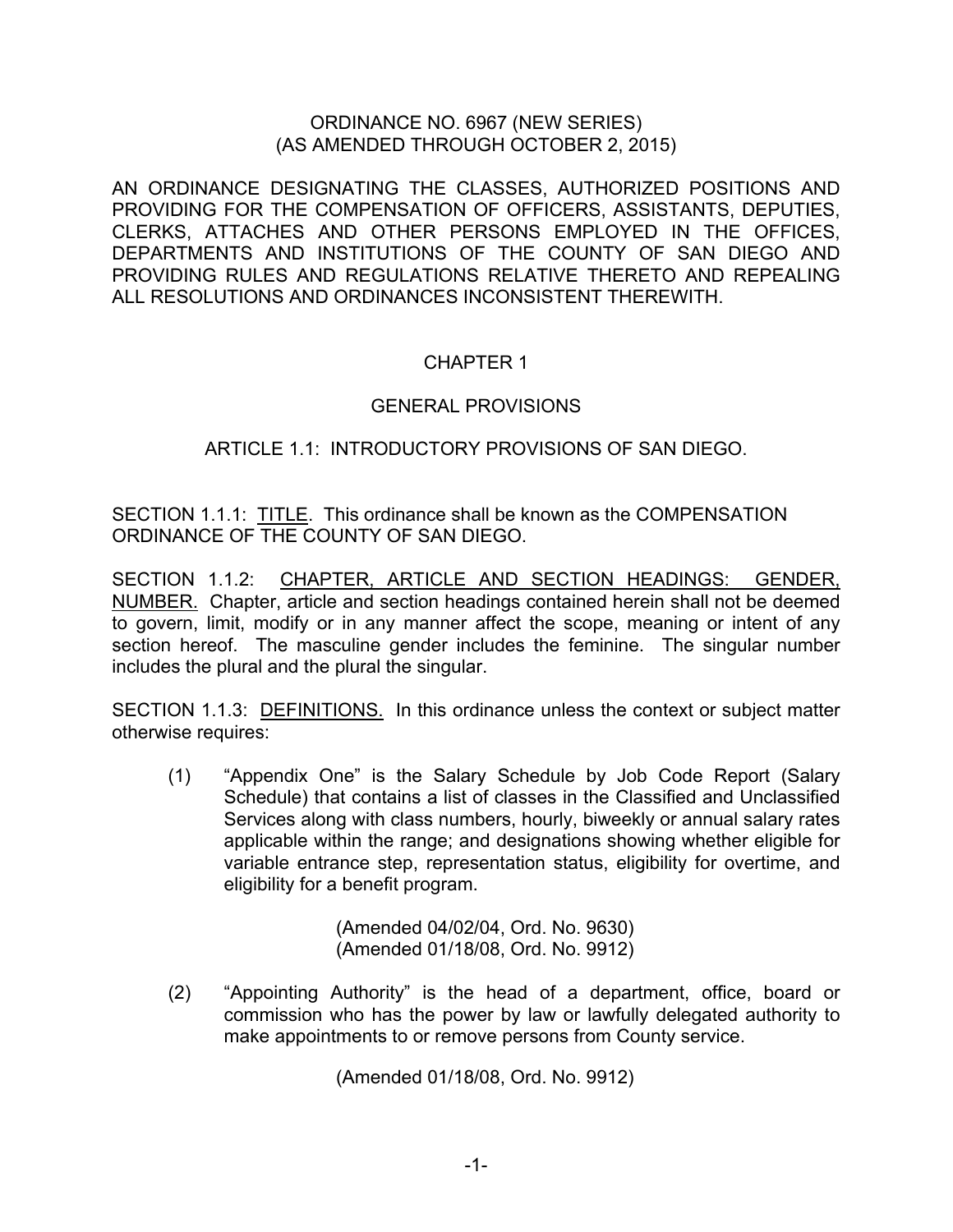(3) "Appointment, Permanent," and "Appointment, Temporary" have the meanings respectively ascribed to them in Sections 4.2.4, 4.2.6 and 4.2.7 of Rule IV, of the Rules of the Civil Service.

(Amended 01/18/08, Ord. No. 9912)

(4) "Biweekly Pay Period" is the 14-day period commencing Friday, July 10, 1959, and ending at midnight of the second Thursday thereafter, and each subsequent 14-day period.

(Amended 01/18/08, Ord. No. 9912)

(5) "Board" means the Board of Supervisors of the County.

(Amended 01/18/08, Ord. No. 9912)

(6) "Broadband Class" is a classification with only minimum and maximum salary rates where salary placement is determined according to the guidelines established by the Director.

(Added 01/18/08, Ord. No. 9912)

(7) "Class" is a position or group of positions similar with respect to duties and responsibilities. Synonymous with "classification."

(Amended 01/18/08, Ord. No. 9912)

 (8) "Classified Service" is all appointments in the County service not specifically included in the Unclassified Service in the County Charter, Section 908.2.

(Amended 01/18/08, Ord. No. 9912)

(9) "Commission" is the San Diego County Civil Service Commission.

(Amended 01/18/08, Ord. No. 9912)

(10) "Compensation" is any salary, wage, fee, allowance, or other emolument paid to an employee for performing the duties and exercising the responsibilities of a position.

(Amended 01/18/08, Ord. No. 9912)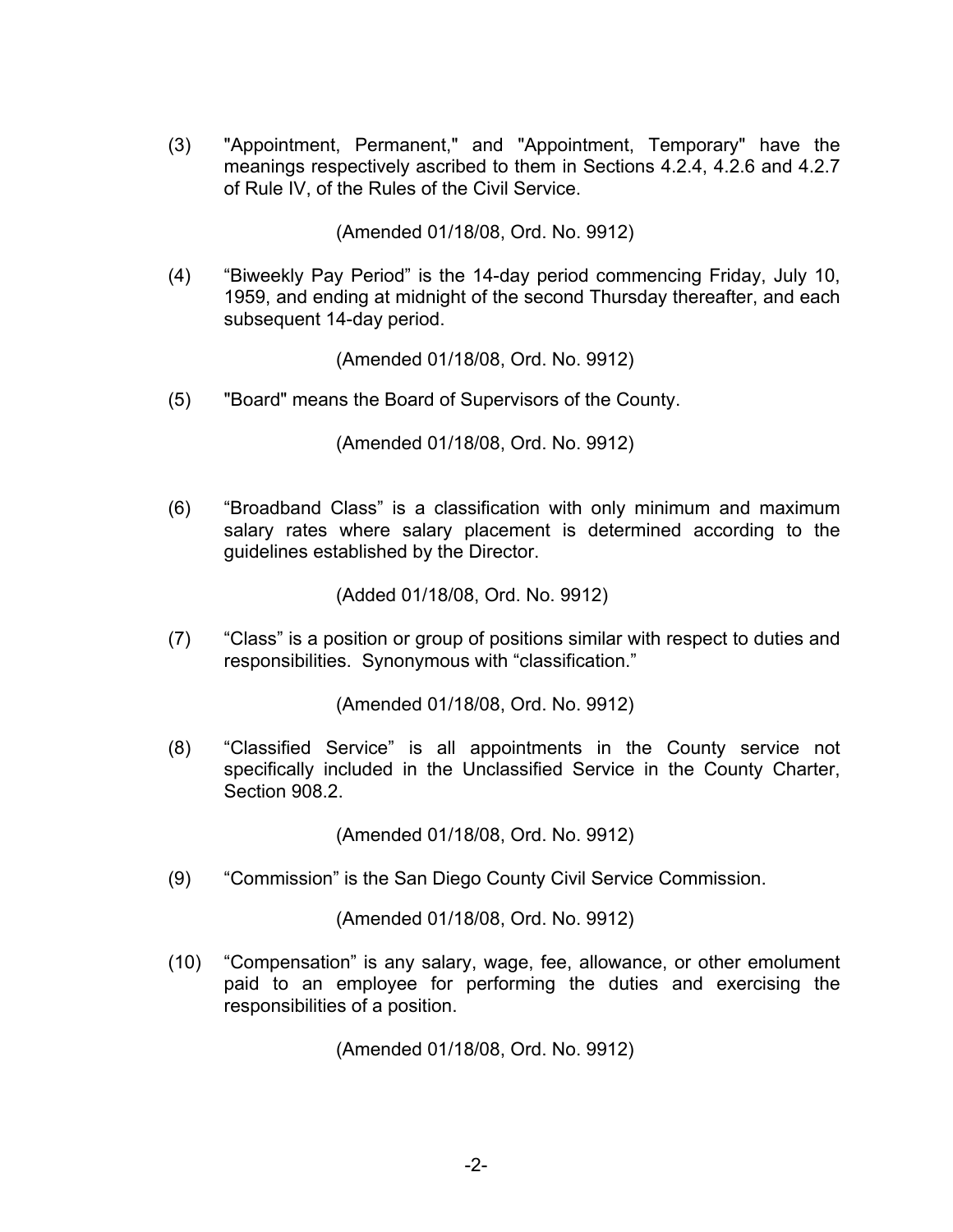(11) "Continuous Service" is County service in a regular status uninterrupted by separation. However, that continuous service immediately prior to separation of a permanent/regular employee because of disability retirement or layoff shall be counted in computing the continuous service of such permanent employee if he/she returns to County service in a regular status within three (3) years of separation. Continuous Service for the purposes of this Compensation Ordinance shall mean "Service Date".

> (Amended 06/27/03, Ord. No. 9562) (Amended 01/18/08, Ord. No. 9912)

(12) "County" is the County of San Diego.

(Amended 01/18/08, Ord. No. 9912)

(13) "County Department" or "Department of the County" includes office, department, agency and institution of the County.

(Renumbered 01/18/08, Ord. No. 9912)

(14) "County Service" means the Classified and Unclassified Services.

(Amended 01/18/08, Ord. No. 9912)

(15) "Director" means the Director, Human Resources.

 (Amended 07/01/88, Ord. No. 7479) (Amended 04/02/04, Ord. No. 9630) (Amended 01/18/08, Ord. No. 9912)

(16) "Domestic Partner" means the employee is in a recognized domestic partnership having: (a) Registered a domestic partnership with the State of California per California Family Code, Section 297-297.5; or (b) Submitted a signed "Affidavit for Enrollment of Domestic Partners" to the Benefits Division, Dept of Human Resources.

(Added 01/18/08, Ord. No. 9912)

(17) "Employee" includes all officers and employees of the County of San Diego.

(Renumbered 01/18/08, Ord. No. 9912)

(18) "Fiscal year" means the period commencing on July 1st and ending on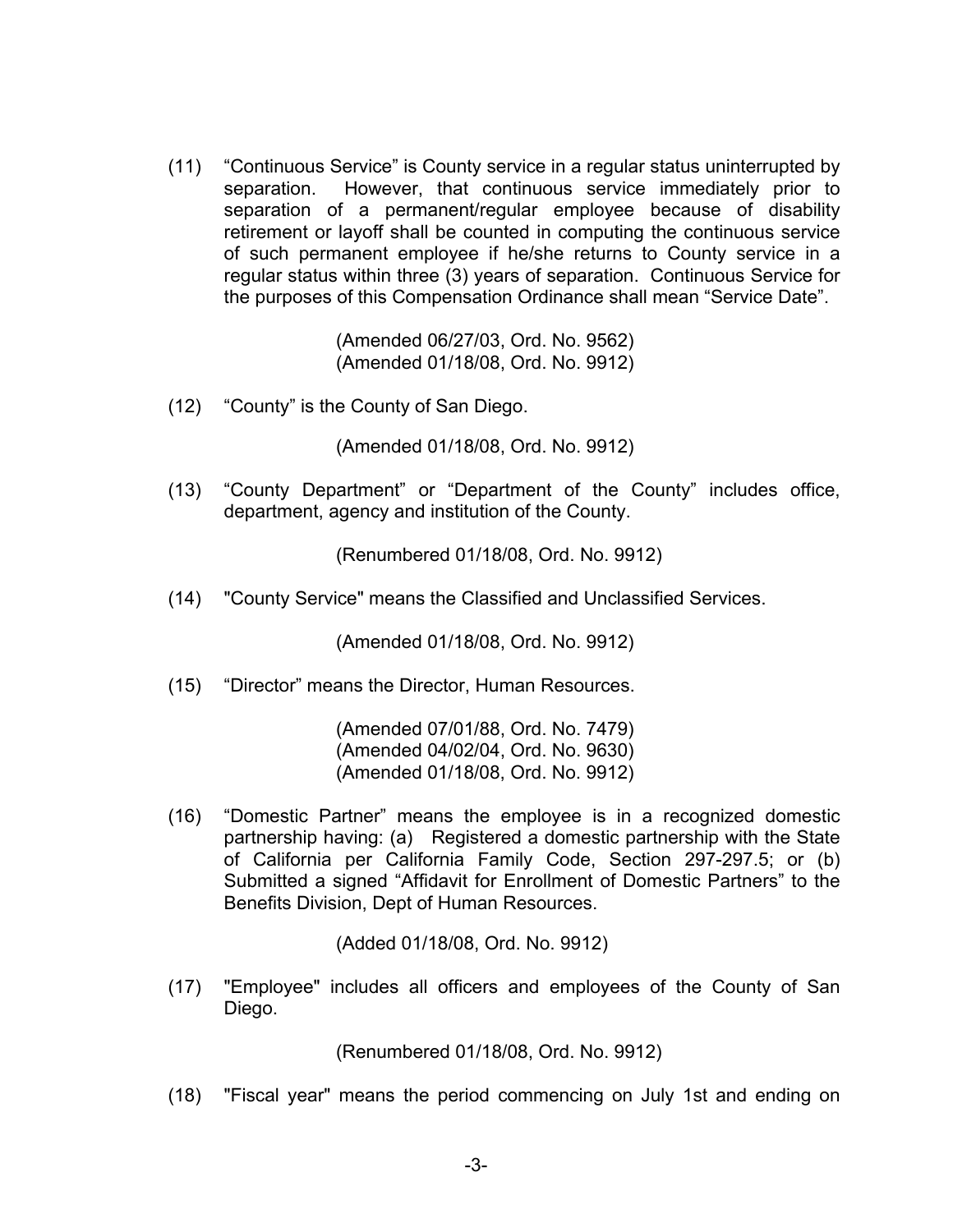June 30th next following.

(Amended 01/18/08, Ord. No. 9912)

(19) "High Water Mark" is the number of vacation credits each employee possessed at the conclusion of a specified pay period.

(Added 01/18/08, Ord. No. 9912)

"Interim Temporary".

(Repealed 01/18/08, Ord. No. 9912)

(20) "Overtime Code Designator" are codes ("E", "N" and "X") that indicate the rules governing eligibility and the compensation for overtime.

(Added 01/18/08, Ord. No. 9912)

(21) "Paid Service" is actual time worked, paid holidays, paid leave of absence, and compensatory time off, followed by a return to work. Paid service shall not include overtime worked or standby time.

> (Renumbered 06/17/88, Ord. No. 7477) (Amended 01/18/08, Ord. No. 9912)

(22) "Payroll Fiscal Year" is comprised of 26 or 27 biweekly consecutive pay periods. The Payroll Fiscal Year varies from year-to-year but closely parallels the Budget Fiscal Year. The official payroll fiscal year (i.e., payroll calendar) is established by the Auditor & Controller and published on the County's intranet.

> (Added 01/18/08, Ord. No. 9912) (Amended 01/10/14, Ord. No. 10314) (Amended 07/01/19, Ord. No. 10609)

(23) "Permanent Part-Time" is a Classified employee that has attained permanent status and works fewer hours weekly/biweekly than the number of hours designated for a full regularly scheduled work period.

(Added 01/18/08, Ord. No. 9912)

(24) "Permanent Status" indicates an employee has successfully passed a probationary period and has maintained continuous service.

(Added 01/18/08, Ord. No. 9912)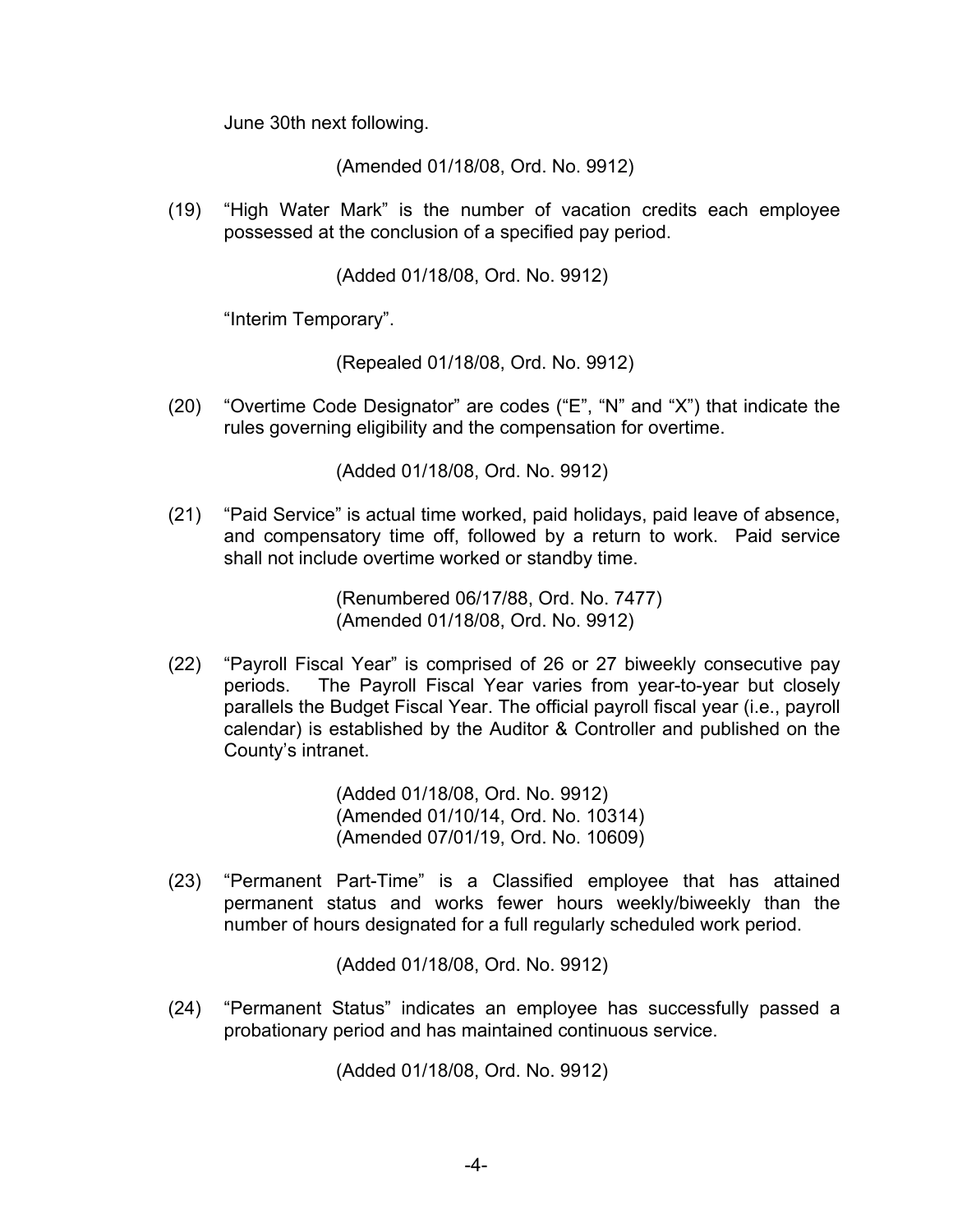(25) "Present Employment" is the most recent continuous service upon entry or re-entry into County service.

> (Renumbered 06/17/88, Ord. No. 7477) (Amended 01/18/08, Ord. No. 9912)

 (26) "Range" is the salary rates, from entry to top, for each class as established in Sections 2.1.1 and 3.1.

> (Renumbered 06/17/88, Ord. No. 7477) (Amended 01/18/08, Ord. No. 9912)

(27) "Rate" or "Rate of Compensation" are the specific base amount of compensation (calculated biweekly, hourly, or as a special rate) established for a specific period of work, exclusive of added premiums or pay for special conditions.

> (Renumbered 06/17/88, Ord. No. 7477) (Amended 01/18/08, Ord. No. 9912)

(28) "Regular Employee" is an employee who has attained permanent status or a new probationary employee eligible for benefits.

(Added 01/18/08, Ord. No. 9912)

(29) "Reinstatement" is the reappointment of a person to make them whole, accompanied with the restoration of seniority points or rights.

(Added 01/18/08, Ord. No. 9912)

(30) "Rules" are the Rules of the Civil Service.

 (Renumbered 06/17/88, Ord. No. 7477) (Amended 01/18/08, Ord. No. 9912)

(31) "Service Hours and /or Hours of Service" for the purposes of this Compensation Ordinance shall mean any paid time, excluding overtime hours. Service hours also include Short-term Voluntary Work Furlough and Voluntary Time Off hours.

> (Added 06/27/03, Ord. No. 9562) (Renumbered 01/18/08, Ord. No. 9912)

(32) "Standard Hours" ("Normal/Regular Hours") is the number of hours per week an employee is authorized to work by the Appointing authority.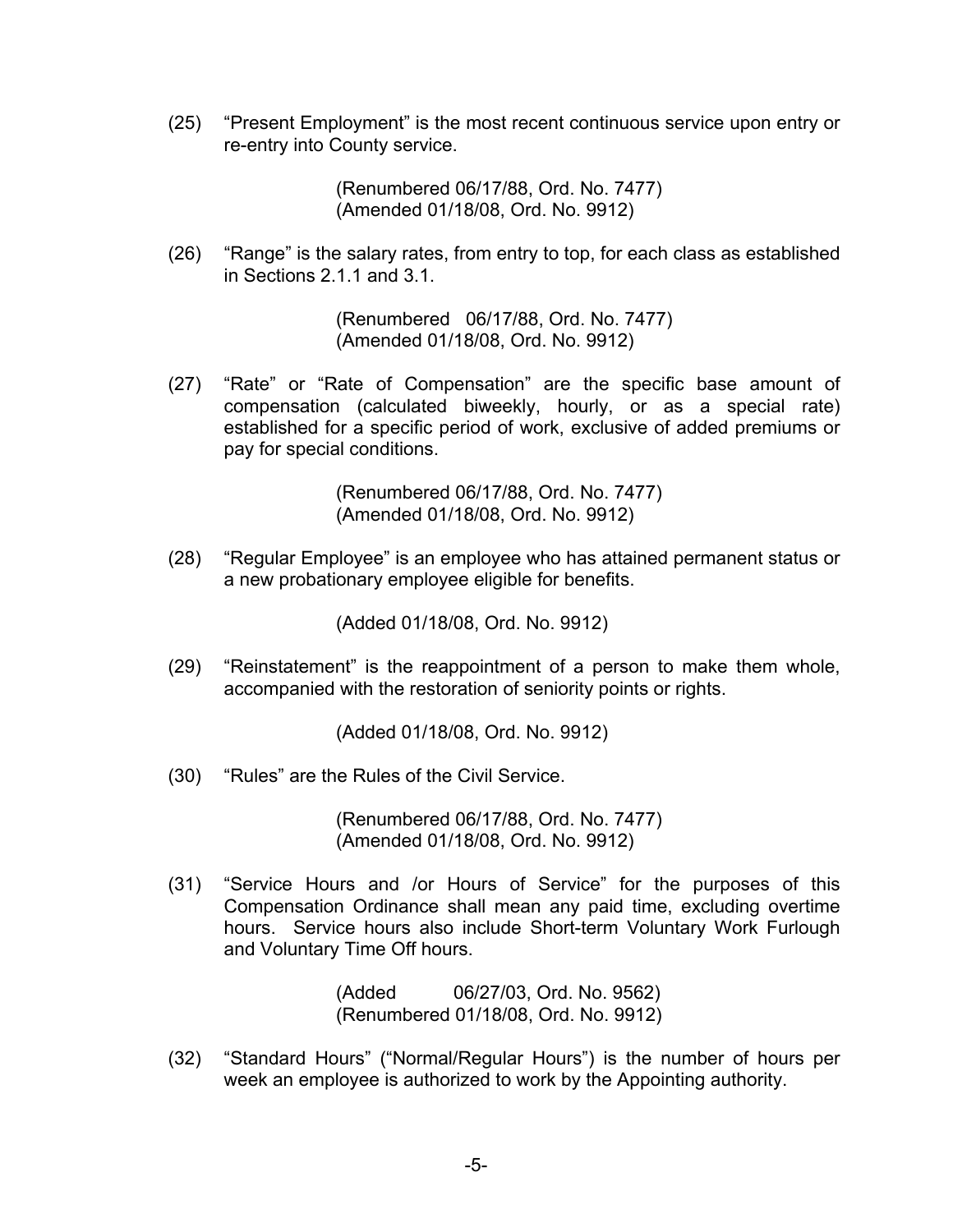#### (Added 01/18/08, Ord. No. 9912)

(33) "Standard Work Day" is either: 1) eight (8) consecutive hours of work exclusive of a lunch period in a consecutive 24-hour day or, 2) eight and one-half (8½) hours of work (no split shifts) in twenty-four (24) hours.

(Added 01/18/08, Ord. No. 9912)

(34) "Step" or "Salary Step" is a rate of compensation at prescribed increments within a range.

> (Renumbered 06/17/88, Ord. No. 7477) (Renumbered 06/27/03, Ord. No. 9562) (Amended 01/18/08, Ord. No. 9912)

(35) "Step Class" is a classification with 1 or more salary steps.

(Added 01/18/08, Ord. No. 9912)

(36) "Temporary Appointment" is a time limited appointment provided for in the Civil Service Rules which may be utilized for either regular (benefited) or temporary (hourly) employees.

(Added 01/18/08, Ord. No. 9912)

(37) "Temporary Employee" is an employee with an hourly pay status.

(Added 01/18/08, Ord. No. 9912) (Amended 06/09/17, Ord. No. 10483)

(38) "Unclassified Service" includes all classes in the County Charter exempted from the Classified Service.

> (Renumbered 06/17/88, Ord. No. 7477) (Renumbered 01/18/08, Ord. No. 9912)

(39) "Variable Entry" allows an employee's hourly rate of pay to be set above the normal entry step for step classifications, or above the minimum of the range for broadband classifications, based upon the employee's education/experience and established criteria for salary placement in the class.

> (Added 01/18/08, Ord. No. 9912) (Amended 09/25/09, Ord. No. 10008)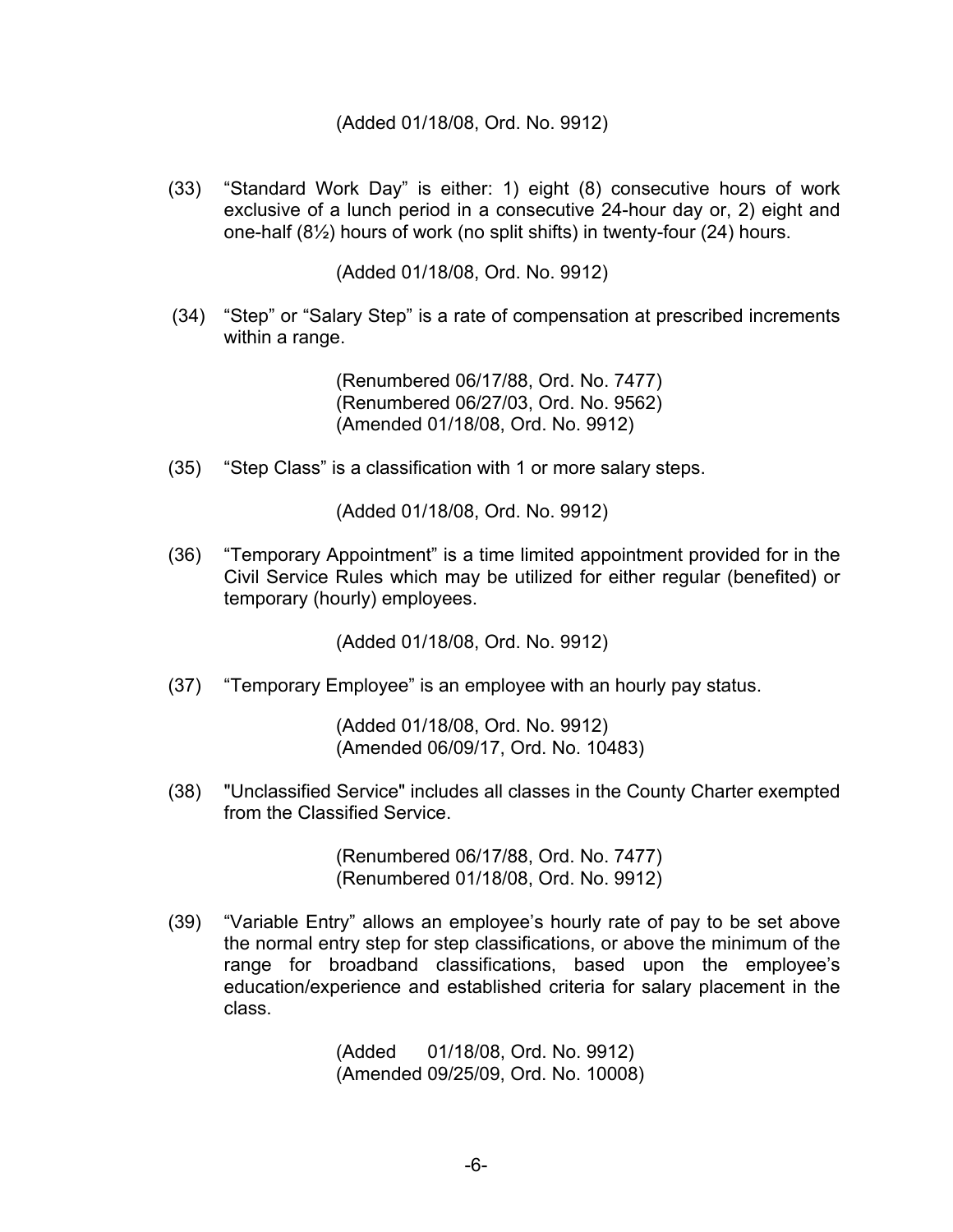(40) "Work Period" is the number of hours in a work period (7 or 14 days) that an employee is authorized to work.

(Added 01/18/08, Ord. No. 9912)

| meanings:         | Abbreviations used in this ordinance shall have the following respective |
|-------------------|--------------------------------------------------------------------------|
| "AE"              | - Appraisal, Electronic Data Processing, Fiscal and Purchasing<br>Unit   |
| "AM"              | - Child Support Program Attorney Unit                                    |
| "AS"              | - Child Support Program Attorney Supervising Unit                        |
| "CC"              | - Deputy County Counsel Unit                                             |
| C <sup>''</sup> C | - Confidential Employees                                                 |
| "CEM"             | - Confidential Employee, Management                                      |
| "CL"              | - Clerical Unit                                                          |
| "CM"              | - Construction, Maintenance, Operations & Repair Work Unit               |
| $C^{\prime}$ CR"  | - Crafts Unit                                                            |
| "CS"              | - Deputy County Counsel Supervisors Unit                                 |
| "DS"              | - Deputy Sheriffs Unit                                                   |
| "DA"              | - District Attorneys Unit                                                |
| "D"               | - District Attorney Investigator's Unit                                  |
| "DM"              | - District Attorney Investigator's Middle Management Unit                |
| "EO"              | - Elected Officers                                                       |
| "EM"              | - Executive Management                                                   |
| "FS"              | - Food Services Unit                                                     |
| H.S.              | - Health Services Unit                                                   |
| "MA"              | - Management Employees                                                   |
| "MM"              | - Middle Management Unit                                                 |
| "NA"              | - Not Represented Administrator                                          |
| "NE"              | - Not Represented Executive                                              |
| "NM"              | - Not Represented Manager                                                |
| "NR"              | - Not Represented                                                        |
| "NRT"             | - Not Represented Temporary                                              |
| "NS"              | - Not Represented Support                                                |
| "PD"              | - Public Defender Unit                                                   |
| "PM"              | - Public Defender Management Unit                                        |
| "PO"              | - Probation Officers Unit                                                |
| "PR"              | - Professional Unit                                                      |
| "PS"              | - Public Service Unit                                                    |
| "RN"              | - Registered Nurses Unit                                                 |
| " $SM"$           | - Sheriffs Management Unit                                               |
| "SO"              | - Supervising Probation Officers Unit                                    |
| "SS"              | - Social Services Supervisors Unit                                       |
| "SW"              | - Social Workers Unit                                                    |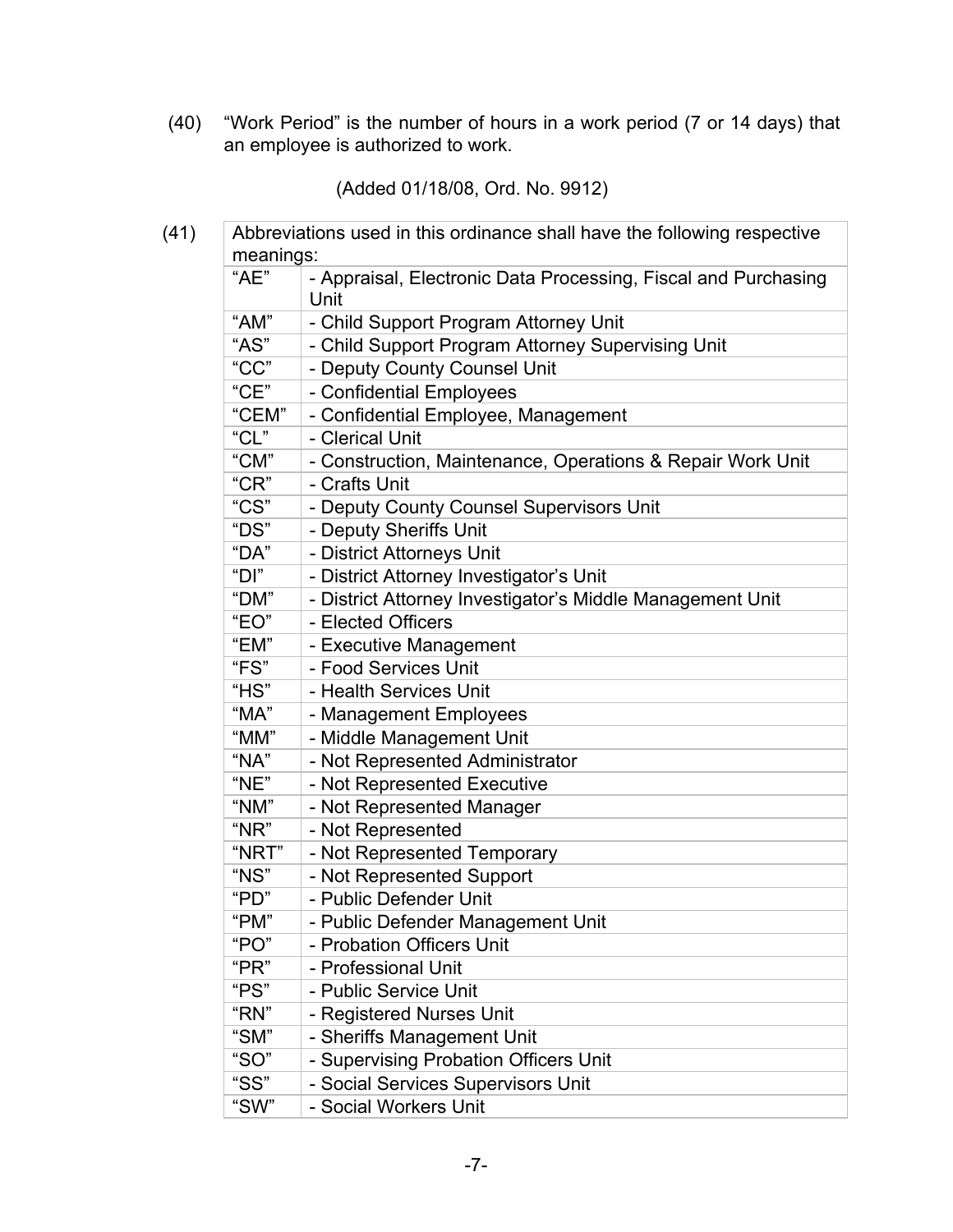(41) Abbreviations used in this ordinance shall have the following respective meanings: "UM" | - Unclassified Management

When used in the Appendix or Salary Schedule, these abbreviations show, in the column headed "Union Code," the representation status of the classes so designated, whether represented by a recognized employee organization, or not (e.g., CE, CEM, EM, NA, NE, NR, NRT, UM etc.).

> (Renumbered 06/17/88, Ord. No. 7477) (Amended 10/07/88, Ord. No. 7533) (Amended 07/27/90, Ord. No. 7789) (Amended 06/11/93, Ord. No. 8248) (Amended 11/12/93, Ord. No. 8322) (Amended 03/15/96, Ord. No. 8650) (Amended 12/18/98, Ord. No. 8987) (Amended 05/03/01, Ord. No. 9320) (Amended 12/14/01, Ord. No. 9405) (Amended 04/02/04, Ord. No. 9630) (Amended 06/23/06, Ord. No. 9783) (Amended 01/18/08, Ord. No. 9912) (Amended 04/15/16, Ord. No. 10418)

SECTION 1.1.4: CONTINUATION. The provisions of this ordinance, insofar as they are substantially the same as the provisions of Ordinance No. 4961 (New Series), as previously amended, being the Salary Ordinance of the County of San Diego relating to the same subject matter, shall be construed as restatements and continuations and not as new enactments.

SECTION 1.1.5: ADMINISTRATIVE CLARIFICATION. In the event any provision of this ordinance needs clarification, or in the event of an inadvertent typographical or publication error, the Chief Administrative Officer may, with the advice of County Counsel, issue administrative instructions clarifying the intent of said provisions as enacted. Such administrative instructions shall expire sixty (60) days from the date they were issued unless they are included in amendments added to this ordinance by formal action of the Board of Supervisors.

SECTION 1.1.6: SEVERABILITY CLAUSE. If any section, subsection, paragraph, sentence, clause, schedule, item in a schedule, or phrase of this ordinance is for any reason held to be invalid or unconstitutional, such invalidity or unconstitutionality shall not affect the validity or constitutionality of the remaining portions of this ordinance, it being hereby expressly declared that this ordinance and each section, subsection,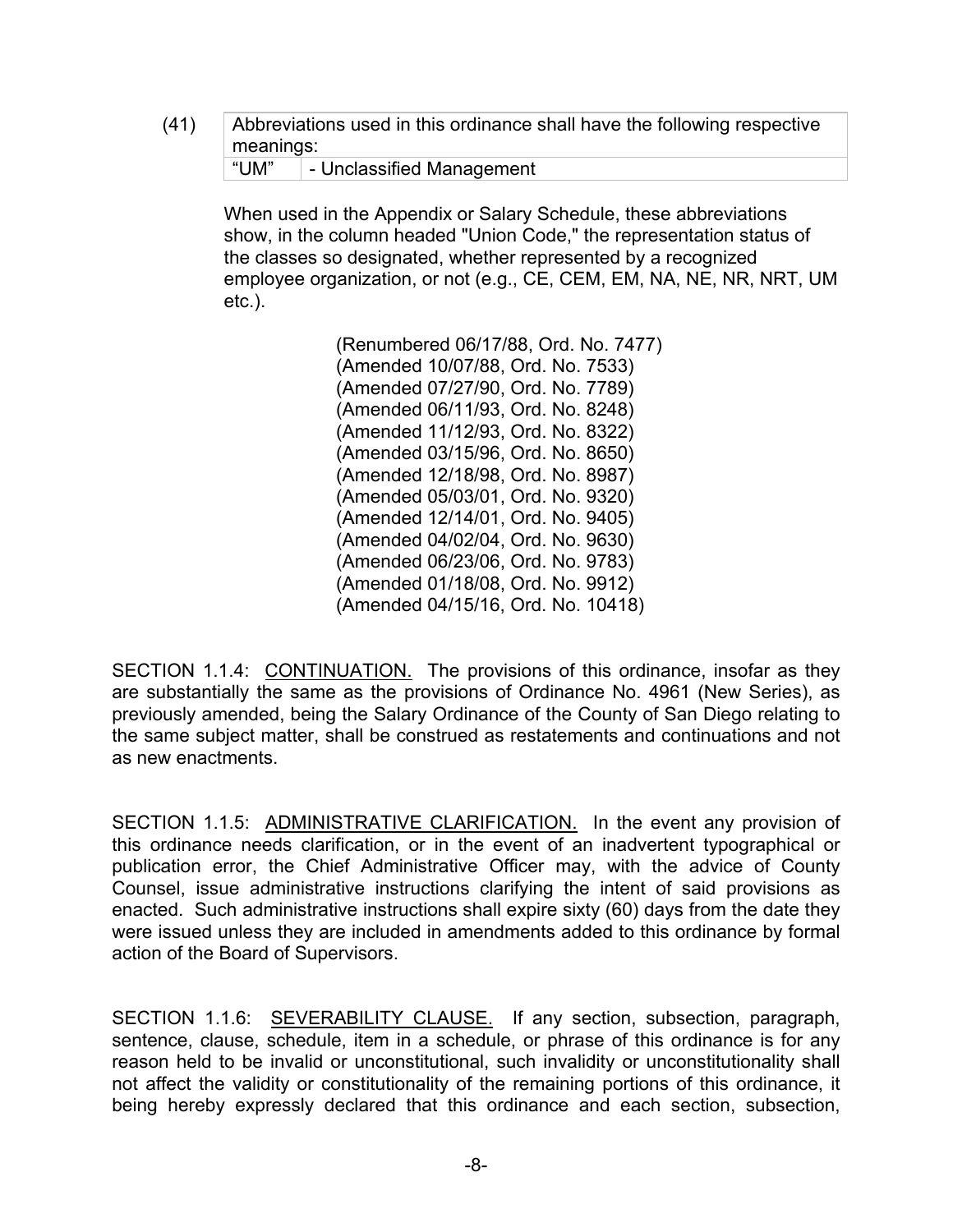paragraph, sentence, clause, schedule, item in a schedule, and phrase thereof would have been adopted irrespective of the fact that any one or more other sections, subsections, paragraphs, sentences, clauses, or schedules, items in a schedule, or phrases be declared invalid or unconstitutional.

SECTION 1.1.7: AMENDMENTS. This ordinance may be amended from time to time in accordance with the County Charter. This ordinance as originally adopted or as hereafter amended, shall remain in force and effect until superseded by the adoption of a later amended or revised Ordinance.

SECTION 1.1.8: REPEALS. This ordinance shall supersede the provisions of Ordinance 4961 (New Series) as previously amended and further amended herein. All ordinances and resolutions inconsistent with the provisions of this ordinance are hereby repealed.

SECTION 1.1.9 INCONSISTENT LANGUAGE – CHARTS/TABLES. Charts and tables are used for illustrative purposes in various sections of this Ordinance. To the extent that any portion of a chart or table is inconsistent with language in the sections themselves, the language of the section will control over the chart or table.

(Added 01/18/08, Ord. No. 9912)